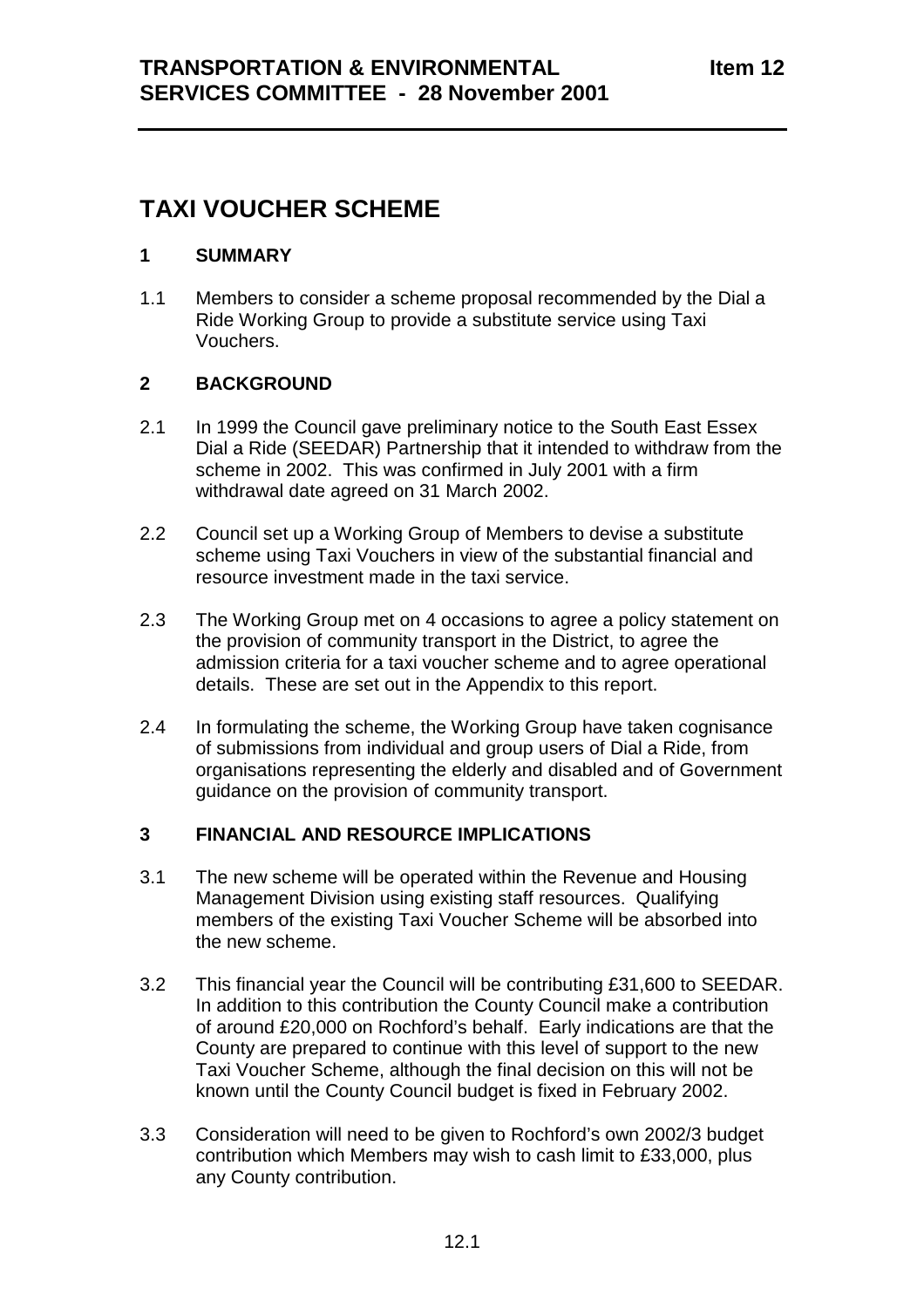## **TRANSPORTATION & ENVIRONMENTAL SERVICES COMMITTEE - 28 November 2001**

- 3.4 The amount of taxi vouchers available to any individual user will depend largely upon two elements. Firstly, the set-up and ongoing administration costs associated with the scheme and, secondly, the level of take-up. On this latter issue, as soon as the scheme has been finalised, the Head of Service intends to invite pre-registration in order to gauge the likely client base. Once this has been established other financial aspects can be fed into the budget process during the 2002/3 Estimates cycle.
- 3.5 SEEDAR have indicated that there may be some staff redundancy and early vehicle lease surrender costs associated with Rochford's withdrawal from Dial a Ride. The Head of Service is resisting these claims at present in view of the provisional notice given in 1999. Much will depend upon Southend Borough Council's own Best Value Review of Community Transport and whether staff and vehicles can be absorbed into a new integrated transport regime.

#### **4 RECOMMENDATION**

It is proposed that the Committee **RECOMMENDS:-**

- (1) That the Taxi Voucher Scheme set out in the Appendix to this report be approved and introduced from 1 April 2002.
- (2) That pre-registration be invited from existing Dial a Ride users and that the scheme be publicised.
- (3) That £33,000 be included in the Draft Estimate for 2002/3.

S J Clarkson

Head of Revenue and Housing Management

 $\frac{1}{2}$  ,  $\frac{1}{2}$  ,  $\frac{1}{2}$  ,  $\frac{1}{2}$  ,  $\frac{1}{2}$  ,  $\frac{1}{2}$  ,  $\frac{1}{2}$  ,  $\frac{1}{2}$  ,  $\frac{1}{2}$  ,  $\frac{1}{2}$  ,  $\frac{1}{2}$  ,  $\frac{1}{2}$  ,  $\frac{1}{2}$  ,  $\frac{1}{2}$  ,  $\frac{1}{2}$  ,  $\frac{1}{2}$  ,  $\frac{1}{2}$  ,  $\frac{1}{2}$  ,  $\frac{1$ 

#### **Background Papers:**

Notes of Working Group Meeting Government Guidance on Transport for the Elderly Various letters

For further information please contact Steve Clarkson on:-

Tel:- 01702 - 318005 E-Mail:- [steve.clarkson@rochford.gov.uk](mailto:steve.clarkson@rochford.gov.uk)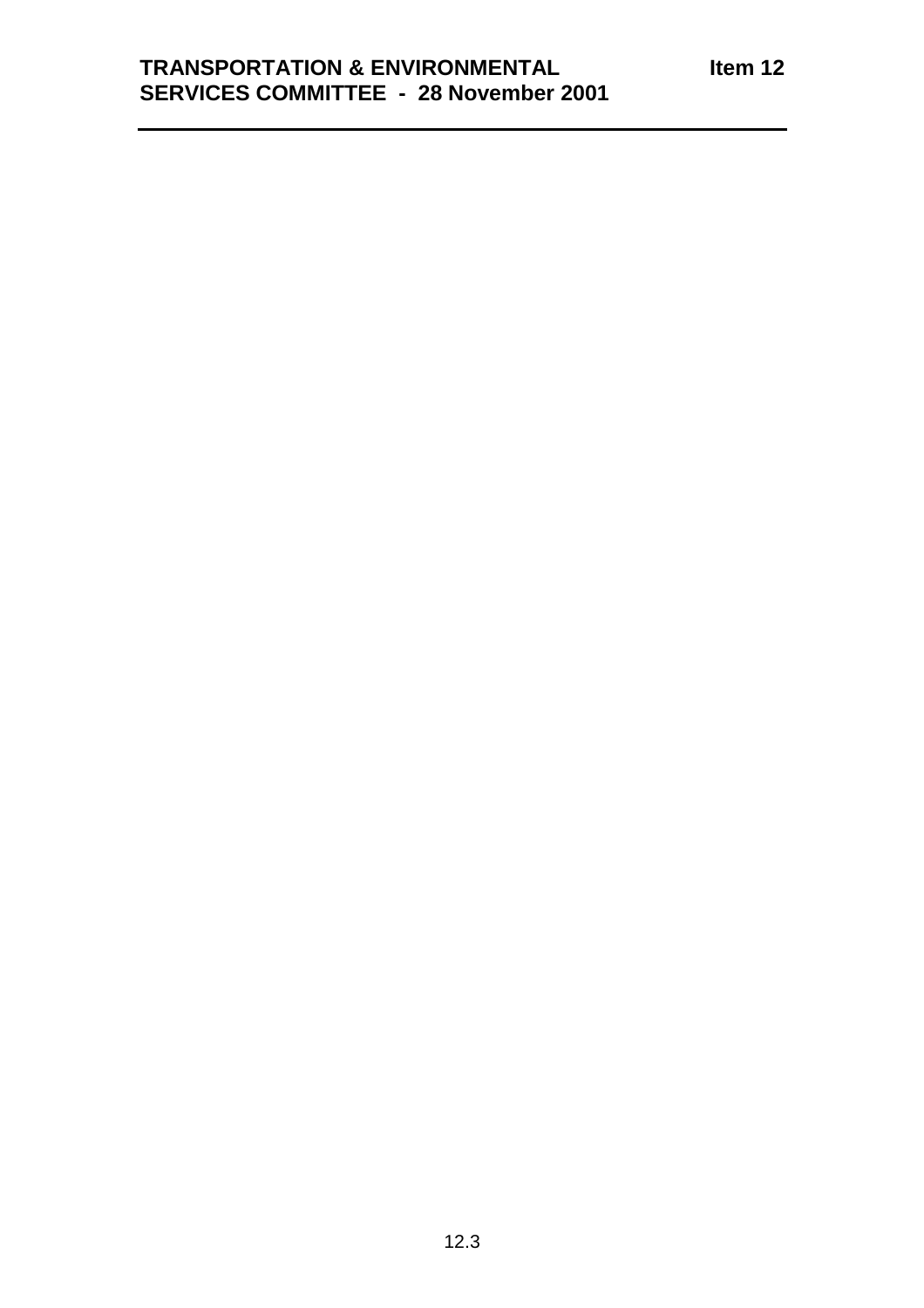#### **Appendix**

# **TAXI VOUCHER SCHEME**

#### **Policy Statement**

Rochford District Council recognises that there is a requirement to respond to the needs of special groups within the community who, for a variety of reasons, are unable to use conventional forms of public transport.

The ability to travel serves a number of functions for these groups, including:-

- Social Interaction travelling provides an opportunity to meet and greet friends and neighbours.
- Independence they do not want to rely on friends and family to take them to the shops, hospital, post office, etc.
- Participation they are usually involved in a number of organisations such as luncheon clubs, community groups and church activities.
- Entertainment participants enjoy getting out of the house and often travel as a means of entertainment.

The Council aims to meet the needs of its residents by providing taxi vouchers for travel within and outside the District to qualifying individuals. This is a new initiative, which will be introduced in 2002/3. The general scheme objectives are:-

- Equality of service delivery to all users.
- Reduction or elimination of abuse by individual users.
- Retention of dignity when travelling.
- An "on demand" flexible service.

The Council has made a substantial investment in improving the taxi service within the District both in terms of finance and resources, and believes that with the availability of wheelchair accessible taxis all users might travel in dignity and comfort.

The Council believes that access to the scheme should not be means tested but do believe that applicants should be in receipt of a Government allowance or benefit which reflects their disability and should not have a vehicle of their own.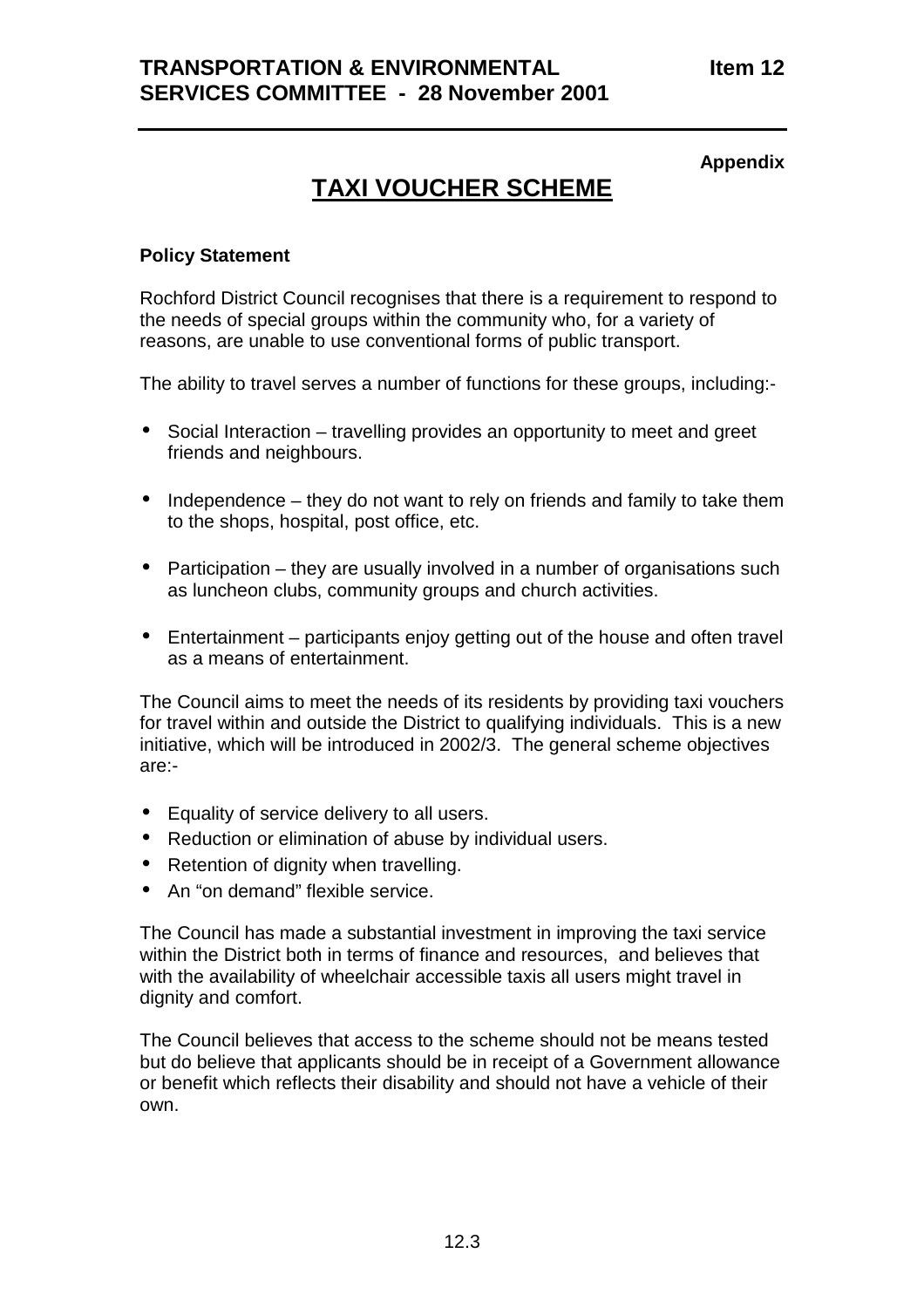#### **Admission Criteria**

- 1. Applicants must be 18 years of age or over and be permanent residents of the District.
- 2. Applicants must be in receipt of at least one of the following allowances or benefits:-
	- Attendance Allowance (mobility component)
	- Disability Living Allowance (mobility component)
	- Mobility Allowance
	- or be blind or partially sighted.
- 3. All applicants will be required to confirm that they are unable to use conventional forms of public transport because of their disability.
- 4. All applicants will be required to confirm that they do not have a vehicle of their own other than a personal mobility buggy.

#### **Operational Details**

- 1. Applicants will be required to register for the scheme on an annual basis for which a fee is payable (£5) and to provide two passport size photographs at their own expense.
- 2. Qualifying applicants will be issued with a registration card that will contain a photo-identity of the pass holder. The registration card must be produced to the vehicle driver at the start of each journey and cardholders need to state that they intend to tender taxi vouchers by way of payment.
- 3. Vouchers will be issued to applicants on a quarterly basis pro-rata to the time they enter the scheme and will be valid for three months only. Vouchers may not be re-dated and no refunds are offered for unused vouchers.
- 4. Vouchers may be tendered to the taxi driver/proprietor as if they were cash. They can therefore be given in part payment or overpayment, when change can be expected.
- 5. Vouchers will be in denominations of £2 only.
- 6. When travel can only be achieved by using a wheelchair accessible taxi or other specialist vehicle, it is advisable to book the journey in advance to avoid disappointment. Usually, three days notice is required in such instances.